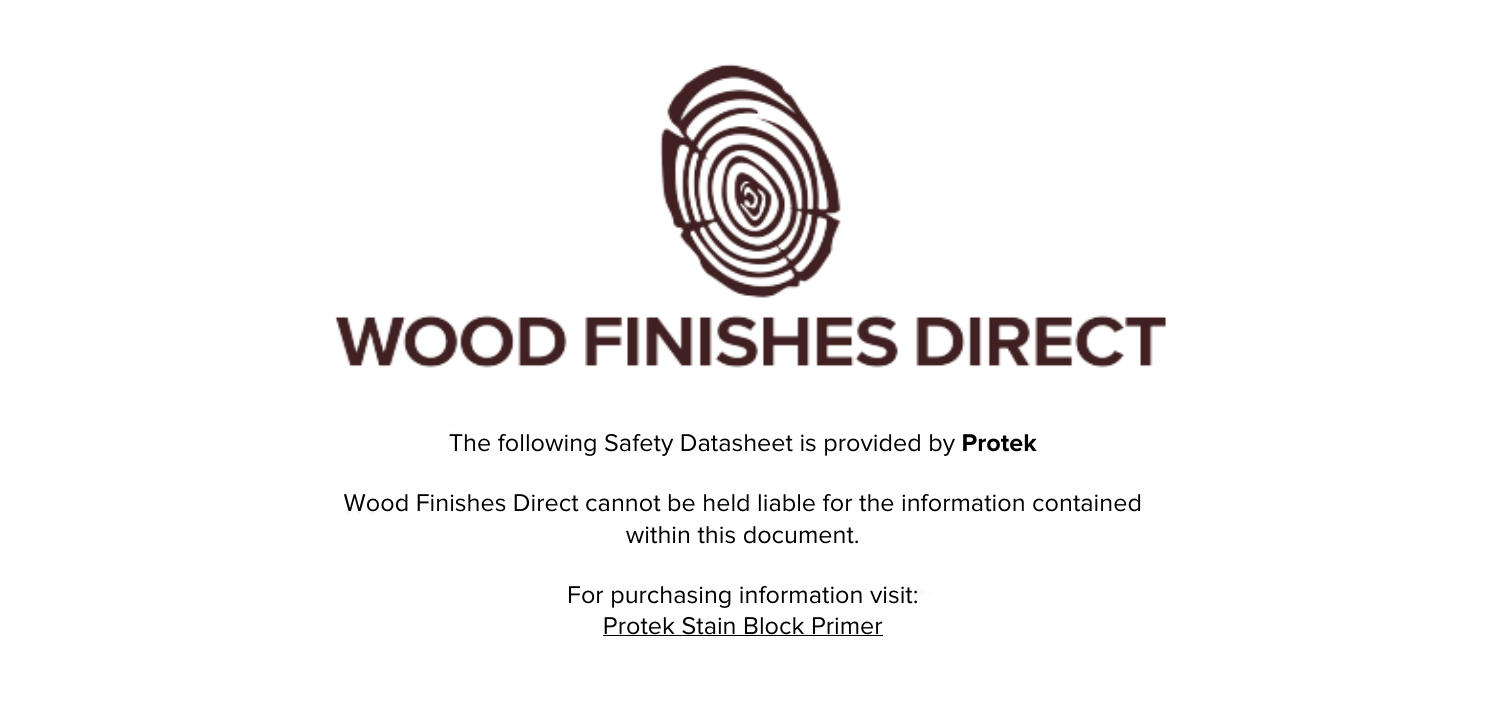

*This safety data sheet complies with the requirements of Regulation (EC) No. 453/2010*

| Material:<br>SDS compiled: |                   | <b>Stain Blocking Primer</b><br><b>July 2019</b> |                                                                                                   | SDS reference:<br>Supersides: | P <sub>1</sub> -020 V <sub>1</sub> |
|----------------------------|-------------------|--------------------------------------------------|---------------------------------------------------------------------------------------------------|-------------------------------|------------------------------------|
| <b>SECTION 1</b>           |                   |                                                  | <b>IDENTIFICATION OF THE SUBSTANCE/PREPARATION AND COMPANY</b>                                    |                               |                                    |
| 1.1                        |                   | <b>Product identifier</b>                        |                                                                                                   |                               |                                    |
|                            | <b>Trade Name</b> |                                                  | Protek Stain Blocking Primer                                                                      |                               |                                    |
| 1.2                        |                   |                                                  | Relevant identified uses of the substance or mixture and uses advised against                     |                               |                                    |
|                            |                   | Use of the Substance/                            | Aqueous clear wood primer<br>A ready to use solution for domestic household and professional use. |                               |                                    |
|                            |                   | Uses advised against                             | None known                                                                                        |                               |                                    |

# **1.3 Details of the supplier of the safety data sheet**

PROTEK PRODUCTS Crowne Trading Estate Charlton Road Shepton Mallet Somerset BA4 5QQ United Kingdom **Telephone: 01749 344697 E-mail: info@protekproducts.co.uk**

# **1.3 Emergency telephone number**

**01749 344697**

# **SECTION 2 HAZARDS IDENTIFICATION**

# **2.1 Classification of substance or mixture**

### **Classification (REGULATION (EC) No. 1272/2008)**

The product is not classified as dangerous to Regulation (EC) No. 1272/2008

## **Classification (67/548/EEC, 1999/45/EC)**

The mixture is not classified as dangerous according to Directive 1999/45/EC

# **2.2 Label elements**

# **Labelling (REGULATION (EC) No. 1272/2008.**

The product is not classified as dangerous according to Regulation (EC) No. 1272/2008.

### **Additional Labelling:**

# **2.3 Other hazards**

This mixture contains no substance considered to be persistent, bioaccumulating nor toxic (PBT).

The mixture contains no substance considered to be very persistent nor very bioaccumulating (vPvB).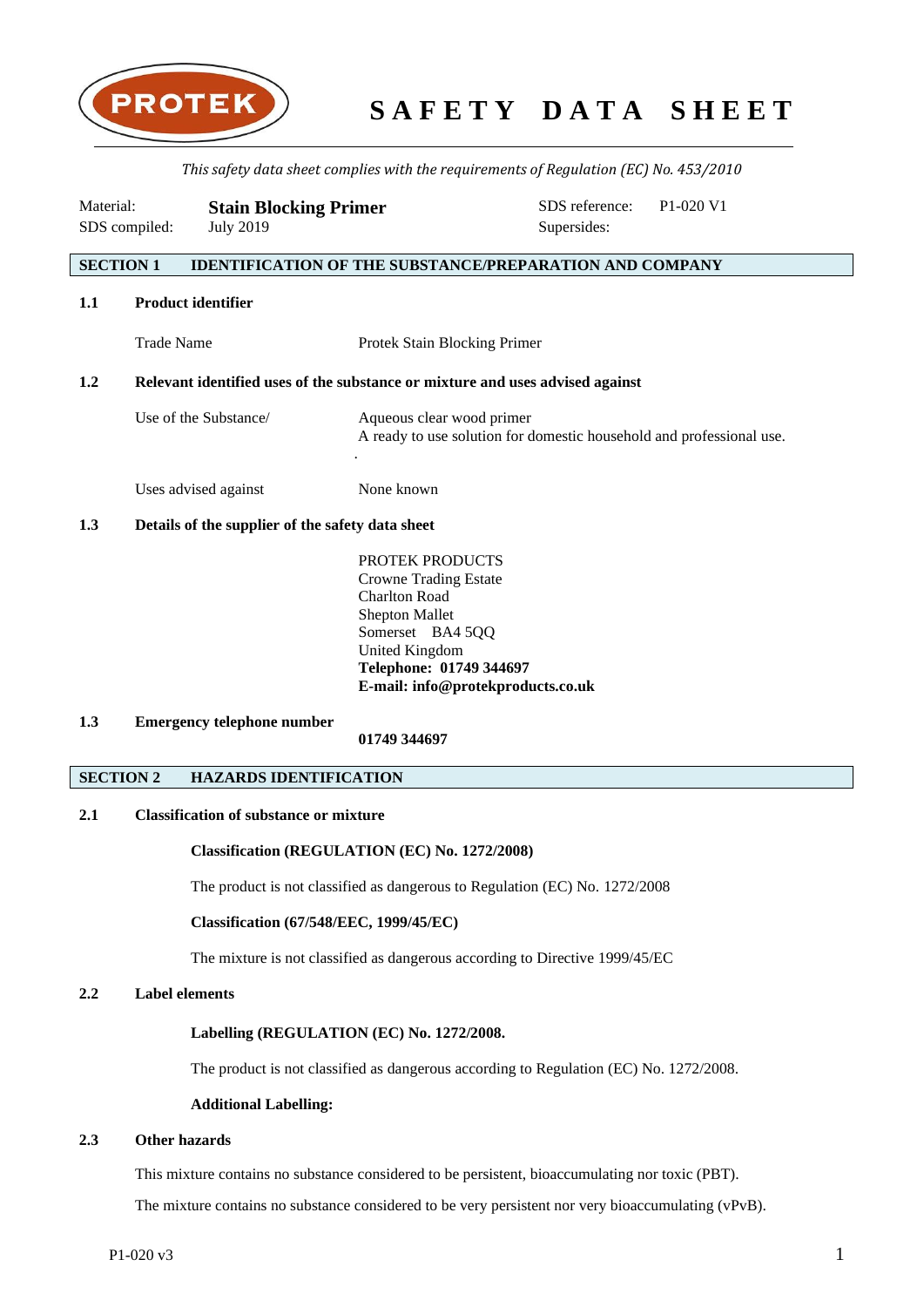# **SECTION 3 COMPOSITION/INFORMATION ON INGREDIENTS**

# **3.2 Mixture**

Chemical Nature : Alkydemulsion

### Hazardous components

| Chemical name                | CAS-No.             | Classification      | Concentration(%       |
|------------------------------|---------------------|---------------------|-----------------------|
|                              | EC-No.              |                     | w/w)                  |
|                              | Registration number |                     |                       |
| 4-tert-butylbenzoic acid     | 98-73-7             | Acute Tox. 4;       | $>= 0.1 - 0.25$       |
|                              | 202-696-3           | H302                |                       |
|                              | $01 -$              | Repr. 1B; H360F     |                       |
|                              | 2119622072-         | STOT RE 1;          |                       |
|                              | $54 - x$            | H372                |                       |
|                              |                     | Aquatic Chronic     |                       |
|                              |                     | 2; H411             |                       |
| formaldehyde                 | $50-00-0$           | Acute Tox. 3; H301  | < 0.1                 |
|                              | $200 - 001 - 8$     | Acute Tox. 2; H330  |                       |
|                              | 01-2119488953-20-   | Acute Tox. 3; H311  |                       |
|                              | <b>XXXX</b>         | Skin Corr. 1B; H314 |                       |
|                              |                     | Eye Dam. 1; H318    |                       |
|                              |                     | Skin Sens. 1A; H317 |                       |
|                              |                     | Muta. 2; H341       |                       |
|                              |                     | Carc. 1B; H350      |                       |
| 1,2-benzisothiazol-3(2H)-one | 2634-33-5           | Acute Tox. 4; H302  | $\geq 0.0025 - 0.025$ |
|                              | 220-120-9           | Acute Tox. 2; H330  |                       |
|                              |                     | Skin Irrit. 2; H315 |                       |
|                              |                     | Eye Dam. 1; H318    |                       |
|                              |                     | Skin Sens. 1; H317  |                       |
|                              |                     | Aquatic Acute 1;    |                       |
|                              |                     | H400                |                       |
|                              |                     | Aquatic Chronic 2;  |                       |
|                              |                     | H411                |                       |
| 2-methyl-2H-isothiazol-3-one | 2682-20-4           | Acute Tox. 3; H301  | $\geq 0.0025 - 0.025$ |
|                              | 220-239-6           | Acute Tox. 2; H330  |                       |
|                              |                     | Skin Corr. 1B; H314 |                       |
|                              |                     | Eye Dam. 1; H318    |                       |
|                              |                     | Aquatic Acute 1;    |                       |
|                              |                     | H400                |                       |
|                              |                     | Aquatic Chronic 2;  |                       |
|                              |                     | H411                |                       |
|                              |                     | Skin Sens. 1A; H317 |                       |

# **SECTION 4 FIRST AID MEASURES**

# **4.1 Description of first aid measures**

*Inhalation:* Remove patient from exposure into fresh air, and keep at rest. Obtain medical aid if symptoms occur.

*Eye contact:* Irrigate eyes with eyewash solution or clean water, holding the eyelids apart, for at least fifteen minutes (do not let run-off water contaminate unaffected eye). Obtain immediate medical aid.

**Skin contact:** Remove contaminated clothing and wash affected area thoroughly with soap and water. Report for medical attention if irritation or a rash occurs.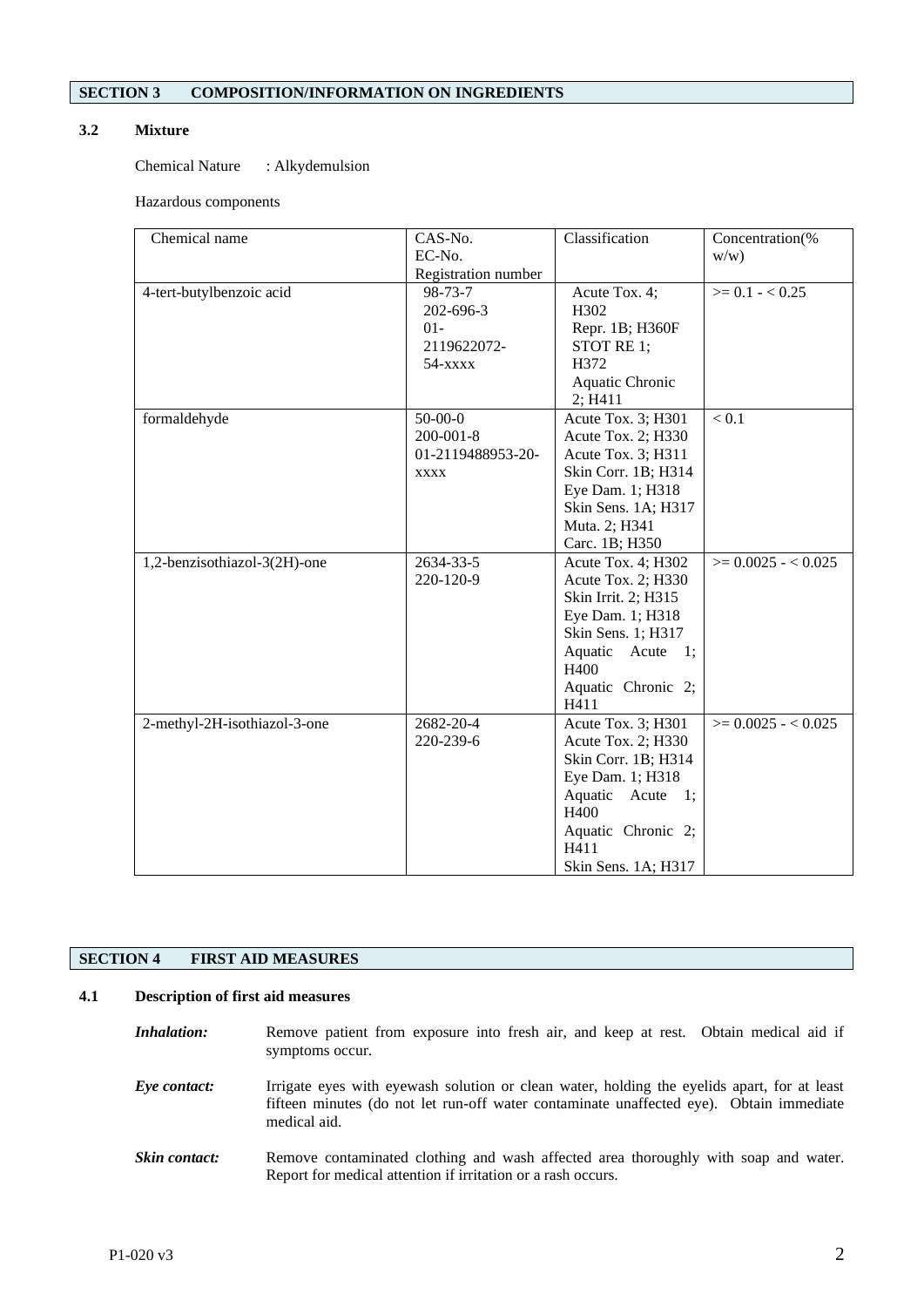**Ingestion:** Induce vomiting immediately and call physican.. Give patient plenty of water to drink if conscious, keep warm and at rest. If unconscious (for some reason), place/transport patient in secured side recovery position.

# **4.2 Most important symptoms and effects, both acute and delayed**

Not known

### **4.3 Indication of any immediate medical attention and special treatment needed**

Treat symptonmatically

# **SECTION 5 FIRE FIGHTING MEASURES**

#### **5.1 Extinguishing media**

Water spray Foam Carbon dioxide (CO2) Dry chemical

### **5.2 Special hazards arising from the substance or mixture**

No hazard deemed to be of major importance

## **5.3 Advice for fire-fighters**

Use personal protective equipment. The product itself does not burn. Prevent fire extinguishing water from contaminating surface water or the ground water system. Fires residues and contaminated fire extinguishing water must be disposed of in accordance with local regulations.

# **SECTION 6 ACCIDENTAL RELEASE MEASURES**

### **6.1 Personal precautions, protective equipment and emergency procedures**

Use personal protective equipment

### **6.2 Environmental precautions**

The product should not be allowed to enter drains, water courses or the soil.

### **6.3 Methods and material for containment and cleaning up**

Prevent further leakage or spillage if safe to do so. Large spills should collect mechanically (remove by pumping) for disposal. Soak up with inert absorbent material (e.g. sand, silica gel, acid binder, universal binder, sawdust). Pick up and transfer to properly labelled containers. Clean contaminated floors and objects thoroughly while observing environmental regulations. Dispose of in accordance with local regulations.

### **6.4 Reference to other sections**

For personal protection see action 8.

# **SECTION 7 HANDLING AND STORAGE**

### **7.1 Precautions for safe handling**

No special precautions required

### **7.2 Conditions for safe storage, including any incompatibilities**

No special protective measures against fire required.

### **7.3 Specific end uses**

 $P1-020 \text{ v}3$  3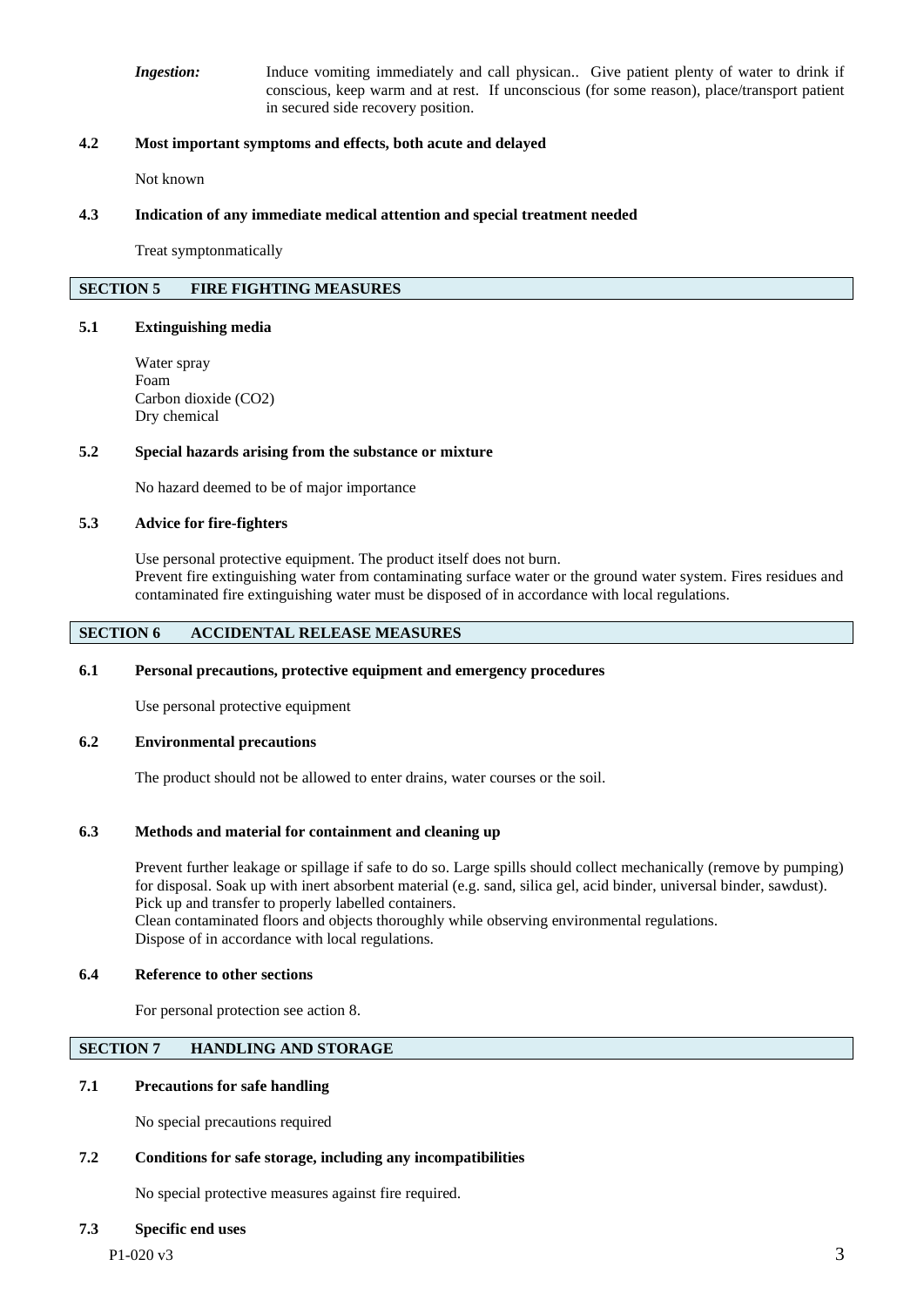# **SECTION 8 EXPOSURE CONTROL / PERSONAL PROTECTION**

# **8.1 Control parameters**

| Components   | CAS-No.   | Value       | Control                       | Update | <b>Basis</b> |
|--------------|-----------|-------------|-------------------------------|--------|--------------|
| formaldehyde | $50-00-0$ | TWA         | 2 ppm<br>$2.5 \text{ mg/m}$ 3 |        | $EH40$ (UK)  |
|              |           | <b>STEL</b> | 2 ppm<br>$2.5 \text{ mg/m}$   |        | $EH40$ (UK)  |

# **8.2 Exposure controls**

# **Engineering Measures**

No special technical protective measures required.

# **Personal Protective Equipment**

| <b>Respiratory Protection</b> | Not required under normal use                                                                                                                                                                                                                 |
|-------------------------------|-----------------------------------------------------------------------------------------------------------------------------------------------------------------------------------------------------------------------------------------------|
| <b>Hand Protection</b>        | Protective gloves complying with EN374.<br>Nitrile rubber<br>Break through time: 480 min<br>Glove thickness: $0.1 - 0.4$ mm<br>Gloves should be discarded and replaced if there is any indication of<br>degradation or chemical breakthrough. |
| Eye Protection                | Safety glasses with side-shield conforming to EN166                                                                                                                                                                                           |
| Skin and Body Protection      | Not required under normal use<br>Skin should be washed after contact.<br>Remove and wash contaminated clothing before re-use                                                                                                                  |
| <b>Hygiene Measures</b>       | Wash hands before breaks and immediately after handling the product the<br>product.<br>When using do not eat, drink or smoke                                                                                                                  |

Protective Measures

## **Environmental Exposure Controls**

General Advice

The product should not be allowed to enter drains, water courses or the soil.

# **SECTION 9 PHYSICAL AND CHEMICAL PROPERTIES**

# **9.1 Information on basic physical and chemical properties**

| Appearance             |                  | emulsion                                      |
|------------------------|------------------|-----------------------------------------------|
| Odour                  |                  | Faint indeterminate odour                     |
| pH                     |                  | $5.5 - 6.5$                                   |
| Melting/freezing point | $\rm ^{\circ}C)$ | No data (but probably close to that of water) |
| Initial boiling point  | $(^\circ C)$     | No data (but probably close to that of water) |
| Boiling range          | $(^\circ C)$     | No data                                       |
| Evaporation rate       |                  | No data (but probably close to that of water) |
| Relative density       | g/ml             | No data (although $>1$ )                      |
| Vapour density         | $Air = 1$        | As for water vapour                           |
| Vapour pressure        | Pa               | No data (but probably close to that of water) |
| Viscosity              |                  | $100 - 1,000$ mPa s                           |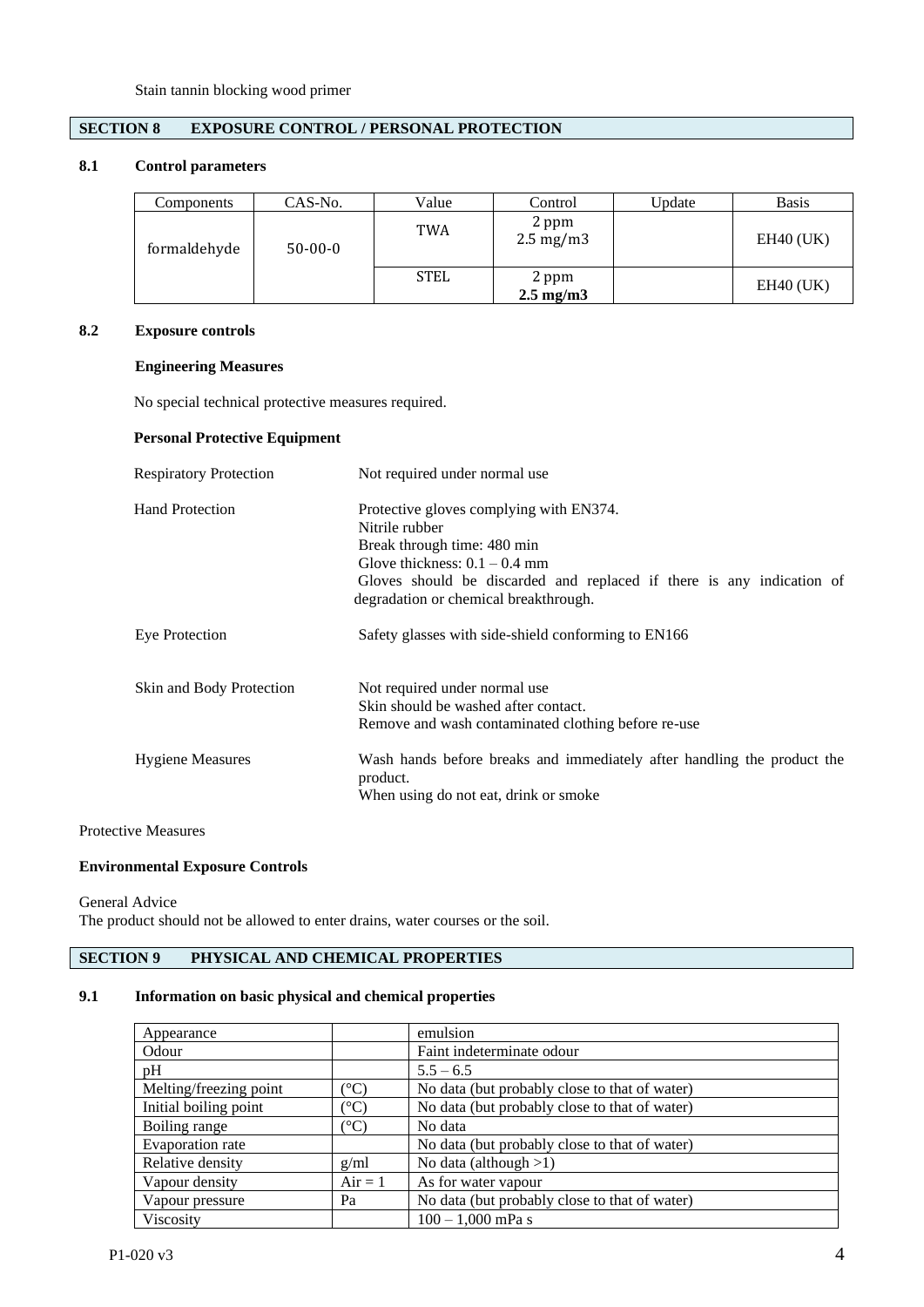| Autoignition temperature    | $(^\circ C)$  | None (non-combustible)                    |
|-----------------------------|---------------|-------------------------------------------|
| Decomposition temperature   | $(^{\circ}C)$ | Not applicable (will boil first)          |
| Flash point                 | $(^\circ C)$  | Not applicable (water based)              |
| Flammability (solid, gas)   |               | Not applicable                            |
| Flammability limits in air  | $\%$          | Not applicable (vapour released is water) |
| Explosivity limits in air   | $\%$          | Not applicable (vapour released is water) |
| Explosive potential         |               | None                                      |
| Oxidising potential         |               | None                                      |
| Solubility in water         | g/ml          | Completely miscible                       |
| Solubility in other         | g/ml          | No data                                   |
| Log water/octanol partition |               | Not applicable (mixture)                  |
| coefficient                 |               |                                           |

### **9.2 Other information**

None.

# **SECTION 10 STABILITY AND REACTIVITY**

## **10.1 Reactivity**

No dangerous reaction known under conditions of normal use.

### **10.2 Chemical stability**

Stable under recommended storage conditions.

# **10.3 Possibility of hazardous reactions**

No data

# **10.4 Conditions to avoid**

Extremes of temperatures. Do not allow the contents to freeze.

## **10.5 Incompatible materials**

None known

### **10.6 Hazardous decomposition products**

No decomposition is stored and applied as directed.

# **SECTION 11 TOXICOLOGICAL INFORMATION**

# **11.1 Information on toxicological effects**

No data is available on the product itself. Information given is based on data on the components and the toxicology of similar products.

# **SECTION 12 ECOLOGICAL INFORMATION**

# **12.1 Toxicity**

**Product:**

### **Acute aquatic toxicity**

No data, but does not contain any hazardous for the aquatic environment ingredients in classifiable concentrations

#### **Terrestrial toxicity (non-mammalian)**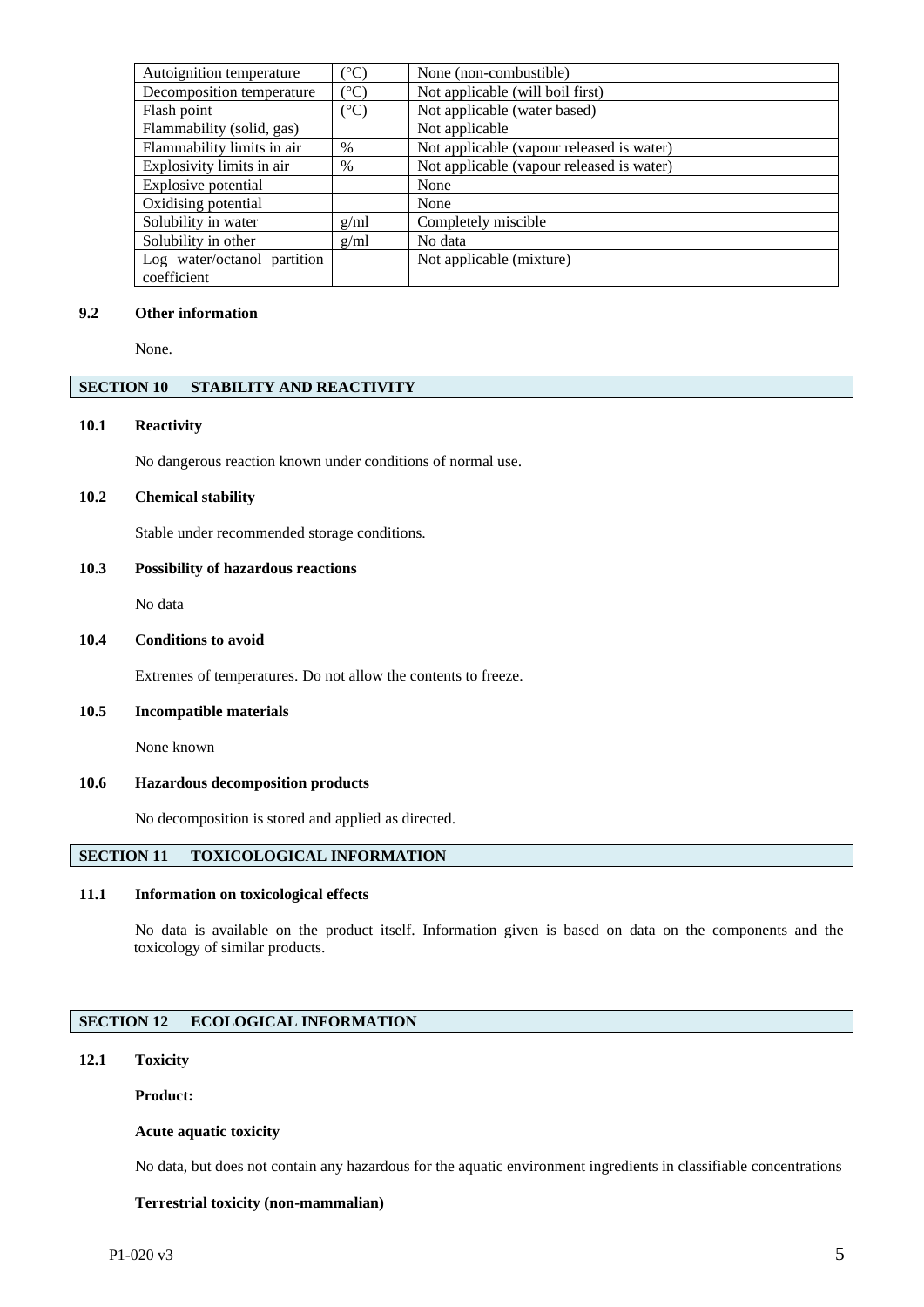No data

### **12.2 Persistence and degradability**

No data but not relevant (does not contain any hazardous for the aquatic environment ingredients in classifiable concentrations)

### **12.3 Bioaccumulation potential**

No data but not relevant (does not contain any hazardous for the aquatic environment ingredients in classifiable concentrations)

### **12.4 Mobility in soil**

Groundwater contamination is unlikely

### **12.5 Results of PBT and vPvB assessment**

Does not contain any PBT or vPvB ingredients (according to suppliers)

### **12.6 Other adverse effects**

The product has no known eco-toxicological effects

# **SECTION 13 DISPOSAL CONSIDERATIONS**

## **13.1 Waste treatment methods**

*Handling:* Material is hazardous – see Section 3, 11, 12 and 15 for hazard information, and Sections 7 and 8 for safe handling advice.

*Material:* Can be incinerated, when in compliance with local regulations..

*Packaging:* Contaminated packaging may be recycled by draining thoroughly, rinsing with plenty of water then checking condition; alternatively it may be disposed of at an approved landfill site in compliance with local regulations. Uncontaminated packaging should normally be reused.

*Regulations:* Some or all of the following legislation may be applicable: (UK) Environmental Protection Act 1990, Part II; Environmental Protection (Duty of Care) Regulations 1991; The Waste Management Licensing Regulations 1994 (as amended); Hazardous Waste Regulations 2005 (Replacing Special Waste Regulations 1996 as amended). (EU) Landfill Directive; Regulation on Substances That Deplete the Ozone Layer 1994 (EEC/3093/94).

European Waste Catalogue Number 070208 other reaction and distillation residues

# **SECTION 14 TRANSPORT INFORMATION**

| 14.1 | <b>UN</b> number                    | Not dangerous for transport                                              |
|------|-------------------------------------|--------------------------------------------------------------------------|
| 14.2 | UN proper shipping name             | Not dangerous for transport                                              |
| 14.3 | <b>Transport hazard class(es)</b>   | Not dangerous for transport                                              |
| 14.4 | Packing group                       | Not dangerous for transport                                              |
| 14.5 | <b>Environmental hazards</b>        | Not dangerous for transport                                              |
| 14.6 | <b>Special precautions for user</b> | Not dangerous for transport                                              |
| 14.7 |                                     | Transport in bulk according to Annex II of MARPOL 73/78 and the IBC Code |

Not applicable for product as supplied

# **SECTION 15 REGULATORY INFORMATION**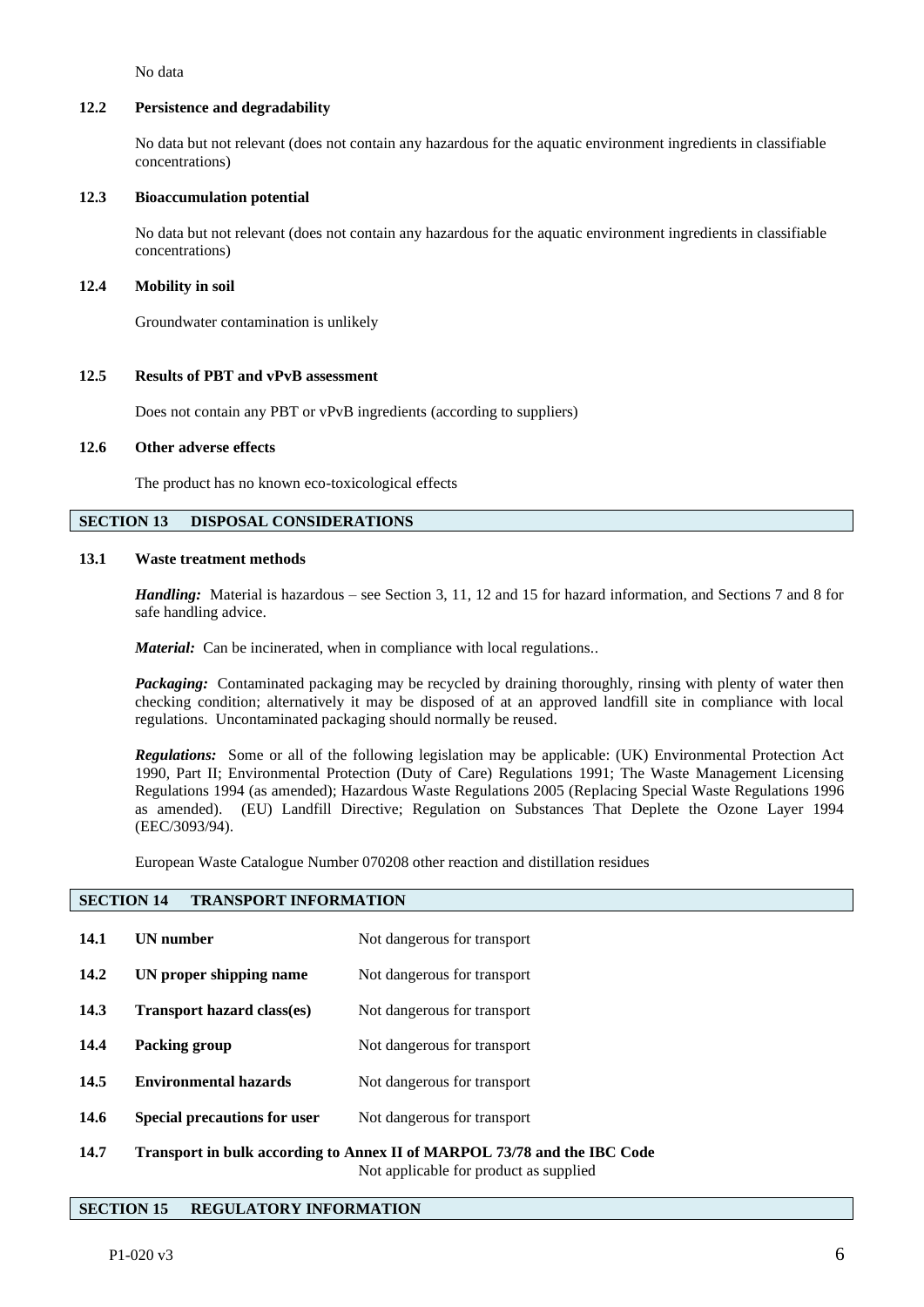### **15.1 Safety, health and environmental regulations/ legislation specific for the substance or mixture**

Not dangerous goods, not classified as dangerous in the meaning of transport regulations

### **15.2 Chemical safety assessment**

A chemical safety assessment has not required for this product.

# **SECTION 16 OTHER INFORMATION**

#### **Abbreviations possibly used in this SDS:**

| CLP:     | Classification, Labelling and Packaging of Substances and Mixtures Regulation (European |  |  |  |
|----------|-----------------------------------------------------------------------------------------|--|--|--|
|          | Regulation (EC) No 1272/2008)                                                           |  |  |  |
| CMR:     | Carcinogen, mutagen, toxic for reproduction                                             |  |  |  |
| LD50:    | Lethal dose to 50% of test population                                                   |  |  |  |
| LC50:    | Lethal concentration to 50% of test population                                          |  |  |  |
| L(E)C50: | $LD50$ and/or $LC50$                                                                    |  |  |  |
| LL50:    | Lethal loading to 50% of test population                                                |  |  |  |
| NOEC:    | No observed effect concentration                                                        |  |  |  |
| NOELR:   | No observed effect loading rate                                                         |  |  |  |
| REACH:   | Regulation (The Registration, Evaluation, Authorisation and Restriction of Chemicals    |  |  |  |
|          | Regulation (REACH) ((EC) 1907/2006)                                                     |  |  |  |
| UN:      | United Nations Model Regulations on the Transport of Dangerous Goods                    |  |  |  |

#### **Sources of data used/checked for this SDS:**

Supplier (safety data sheet and other information) CLP Regulation Annex VI ECHA list of registered substances Various internet sources

#### **Text of H-statements and P-statements referred to in this SDS:**

 $H302 = Toxic$  in contact with skin.  $H311 = Toxic$  in contact with skin.  $H317 = May$  cause an allergic skin reaction.  $H318 =$  Causes serious eye damage.  $H319 =$  Causes serious eye irritation.  $H331 =$  Toxic if inhaled. H372 = Causes damage to organs through prolonged or repeated exposure through prolonged or repeated exposure.  $H400 = V$ ery toxic to aquatic life.  $H410 = V$ ery toxic to aquatic life with long lasting effects.

# **Additional information on respiratory protective equipment referred to in Section 8:**

In an emergency or where the concentration of mist is unknown but could be high use clean air supplied breathing apparatus. Do not use a filtering respirator in: atmospheres containing <19.5% oxygen; poorly ventilated areas; confined spaces; when concentration of vapour is unknown, is 'immediately dangerous to life or health' or is above any workplace exposure limit; for fire-fighting. **Respirator** types – valve filtering half mask EN405, half mask EN140, full face mask EN136, powered (hood or helmet) EN146 and EN12941 or powered (full face mask) EN147; **breathing apparatus** types – fresh air hose EN138/269, light duty compressed airline (mask) EN12419, light duty compressed airline (hoods, helmets, visors) EN1835, constant flow compressed (hood, mask) EN270/271 and EN139, demand flow compressed airline (mask) EN139 or self-contained (SCBA) EN137. The type and effectiveness of the respiratory protective equipment to be selected cannot be prescribed in a safety data sheet as they depend upon highly variable factors (e.g. concentration of vapour at the workplace/incident) and circumstances (e.g. quantity, type of work/incident, location) – consult in-house specialist, workplace procedure or in-house risk assessment.

#### **Changes made in this SDS:**

None (original version)

This product should be stored, handled and used in accordance with good industrial hygiene practice and in conformity with any legal requirements. The information contained herein is accurate to the best of our knowledge and belief and is intended to describe our products from the point of view of health and safety requirements. It is not therefore to be construed as guaranteeing specific properties.

The information given above is believed to be accurate but is based on information supplied to Protek Products and all liability on the part of Protek Products in respect of loss (including consequential loss or loss of profit), damage, injury, or expense (including liability to third parties) arising from any error or omission in such information or from any use of this product (whether such use is in